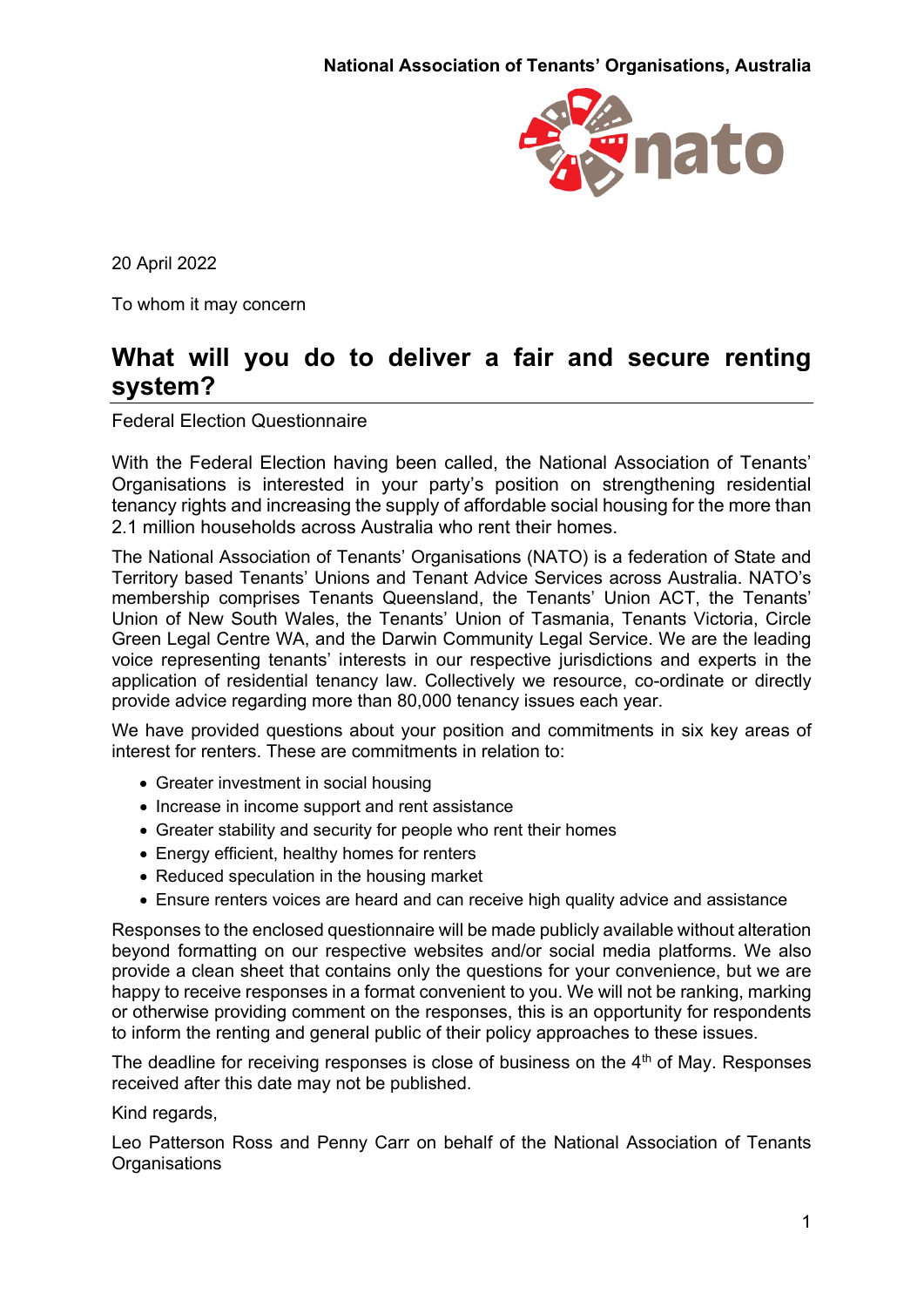

# **1. Greater investment in social housing**

Australia has a housing crisis. According to recent research from the Grattan Institute, Australia's stock of social housing has barely grown in almost twenty-five years.<sup>1</sup> This despite the country's population having increased by around 39 percent from 18.5 million in 1997 to [2](#page-1-1)5.7 million in 2021.<sup>2</sup> In 1991, about 6 percent of housing in Australia was social housing, but now it is less than 4 percent.<sup>[3](#page-1-2)</sup> In the five years leading up to COVID-19, the total stock of social housing increased by just 1600 homes.

The lack of social housing means that many low-income renters are forced to pay rent in the private rental market. This means many are spending too much of their income keeping a roof over their head, and are going without other basics such as food, or medical or health services. According to data from the most recent Rental Affordability Index, 43 percent of all low-income households were in rental stress in 2017/18 compared to 35 percent in 2008.[4](#page-1-3)

Substantial investment in public and community housing is required from both federal and state governments. Australia's stock of public and community housing has fallen consistently over recent years. In every jurisdiction the number of social housing dwellings available is not increasing at a rate sufficient to keep up with demand.

#### *What will your party do to increase the supply of public and community housing in Australia?*

<span id="page-1-0"></span><sup>&</sup>lt;sup>1</sup> Grattan Institute, (2021) 'A place to call home: it's time for a Social Housing Future Fund'. As found at<https://grattan.edu.au/news/a-place-to-call-home-its-time-for-a-social-housing-future-fund/> Also see Aust. Government Centre for Population, *National, state and territory population - June 2021,* [https://population.gov.au/data-and-forecasts/key-data-releases/national-state-and-territory](https://population.gov.au/data-and-forecasts/key-data-releases/national-state-and-territory-population-june-2021)[population-june-2021](https://population.gov.au/data-and-forecasts/key-data-releases/national-state-and-territory-population-june-2021) (accessed 5 April 2022).  $<sup>2</sup>$  Ibid.</sup>

<span id="page-1-2"></span><span id="page-1-1"></span><sup>3</sup> Grattan Institute, (2021)

<span id="page-1-3"></span><sup>4</sup> SGS Economics and Planning, (2021) *Rental Affordability Index 2021,* 

[https://www.sgsep.com.au/assets/main/SGS-Economics-and-Planning\\_Rental-Affordability-Index-](https://www.sgsep.com.au/assets/main/SGS-Economics-and-Planning_Rental-Affordability-Index-2021.pdf%20at%208)[2021.pdf at 8](https://www.sgsep.com.au/assets/main/SGS-Economics-and-Planning_Rental-Affordability-Index-2021.pdf%20at%208) (accessed 5 April 2022)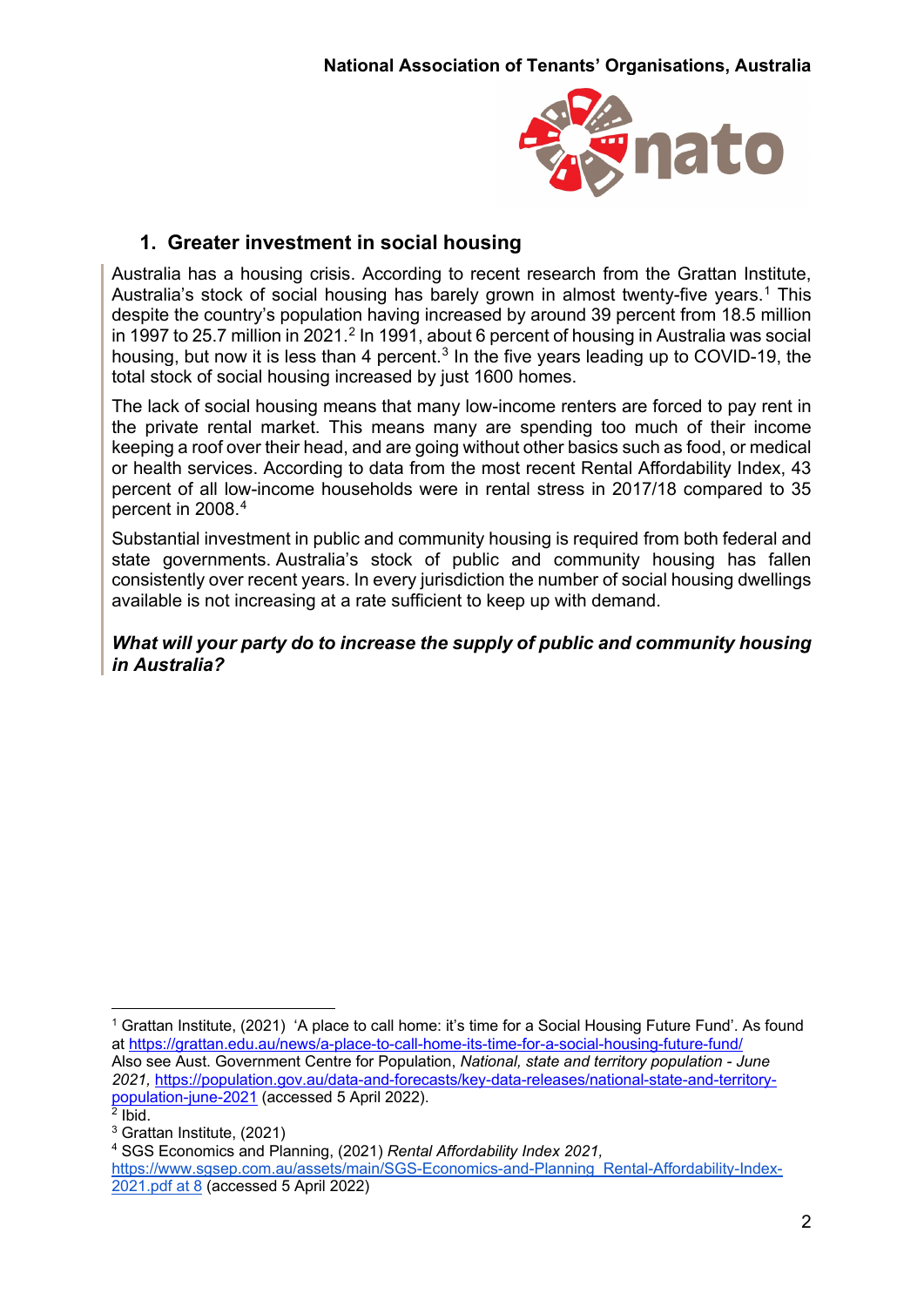

# **2. Increase in income support and rent assistance**

Income support payments are well-below the poverty line, with people in receipt of Jobseeker receiving \$46.00 per day or \$322.00 per week. The Australian Council of Social Services recommends that at a minimum the rate of Jobseeker, Youth Allowance and other income support payments should be at least \$69 per day, which is the same level as the pension and pension supplement.<sup>[5](#page-2-0)</sup> This would still fall under the Henderson poverty line, which would require a minimum payment of \$87.50 a day for a single person household. [6](#page-2-1)

As well, Commonwealth Rent Assistance needs to be increased. Commonwealth Rent Assistance (CRA) is capped at \$145.80 per fortnight once rents reach \$324.00 per fortnight.[7](#page-2-2) To put that into perspective, Tasmania is Australia's poorest State and yet weighted median rents are currently \$406.00 per week, significantly higher than the current CRA threshold.[8](#page-2-3)

Raising income support including rent assistance would ensure that more people are able to maintain their tenancies and cover other necessities including food and electricity.

*Will your party commit to increased income support including rent assistance during the next term of Government? And if so, how much?*

# **3. Greater stability and security for people who rent their homes**

The National Housing and Homelessness Agreement (NHHA) provides around \$1.6 billion each year to states and territories to improve Australians' access to secure and affordable housing. Whilst the NHHA notes that "tenancy reform that encourages security of tenure in the private rental market<sup>"[9](#page-2-4)</sup> is a national housing priority policy area, other than jurisdictions introducing an eviction moratorium during the COVID-19 pandemic, over the course of the most recent iteration of the NHHA there has been little legislative amendment to encourage security of tenure.

<span id="page-2-0"></span> <sup>5</sup>Australian Council of Social Services, (2022) 'Budget Priorities Statement 2022-23', [https://www.acoss.org.au/wp-content/uploads/2022/02/ACOSS-BPS-2022-23-FINAL-](https://www.acoss.org.au/wp-content/uploads/2022/02/ACOSS-BPS-2022-23-FINAL-220228.pdf)[220228.pdf](https://www.acoss.org.au/wp-content/uploads/2022/02/ACOSS-BPS-2022-23-FINAL-220228.pdf) (accessed 5 April 2022).

<span id="page-2-1"></span><sup>6</sup> Melbourne Institute (2021), *Poverty Lines Australia, September Quarter 2021,*  [https://melbourneinstitute.unimelb.edu.au/\\_\\_data/assets/pdf\\_file/0008/4041764/Poverty-Lines-](https://melbourneinstitute.unimelb.edu.au/__data/assets/pdf_file/0008/4041764/Poverty-Lines-Australia-September-2021.pdf)[Australia-September-2021.pdf](https://melbourneinstitute.unimelb.edu.au/__data/assets/pdf_file/0008/4041764/Poverty-Lines-Australia-September-2021.pdf) (accessed 11 April 2022)

<span id="page-2-2"></span><sup>7</sup> Services Australia, (2022) 'How much can you get?', [https://www.servicesaustralia.gov.au/how](https://www.servicesaustralia.gov.au/how-much-rent-assistance-you-can-get?context=22206)[much-rent-assistance-you-can-get?context=22206](https://www.servicesaustralia.gov.au/how-much-rent-assistance-you-can-get?context=22206) (accessed 5 April 2022).

<span id="page-2-3"></span><sup>8</sup> Tenants' Union of Tasmania, Tasmanian Rents (December Quarter 2021), [http://tutas.org.au/wp](http://tutas.org.au/wp-content/uploads/2019/11/Tas-Rents-Dec-21.pdf)[content/uploads/2019/11/Tas-Rents-Dec-21.pdf](http://tutas.org.au/wp-content/uploads/2019/11/Tas-Rents-Dec-21.pdf) (accessed 5 April 2022).

<span id="page-2-4"></span><sup>9</sup> *National Housing and Homelessness Agreement* (2018) at Schedule 2, para. A2.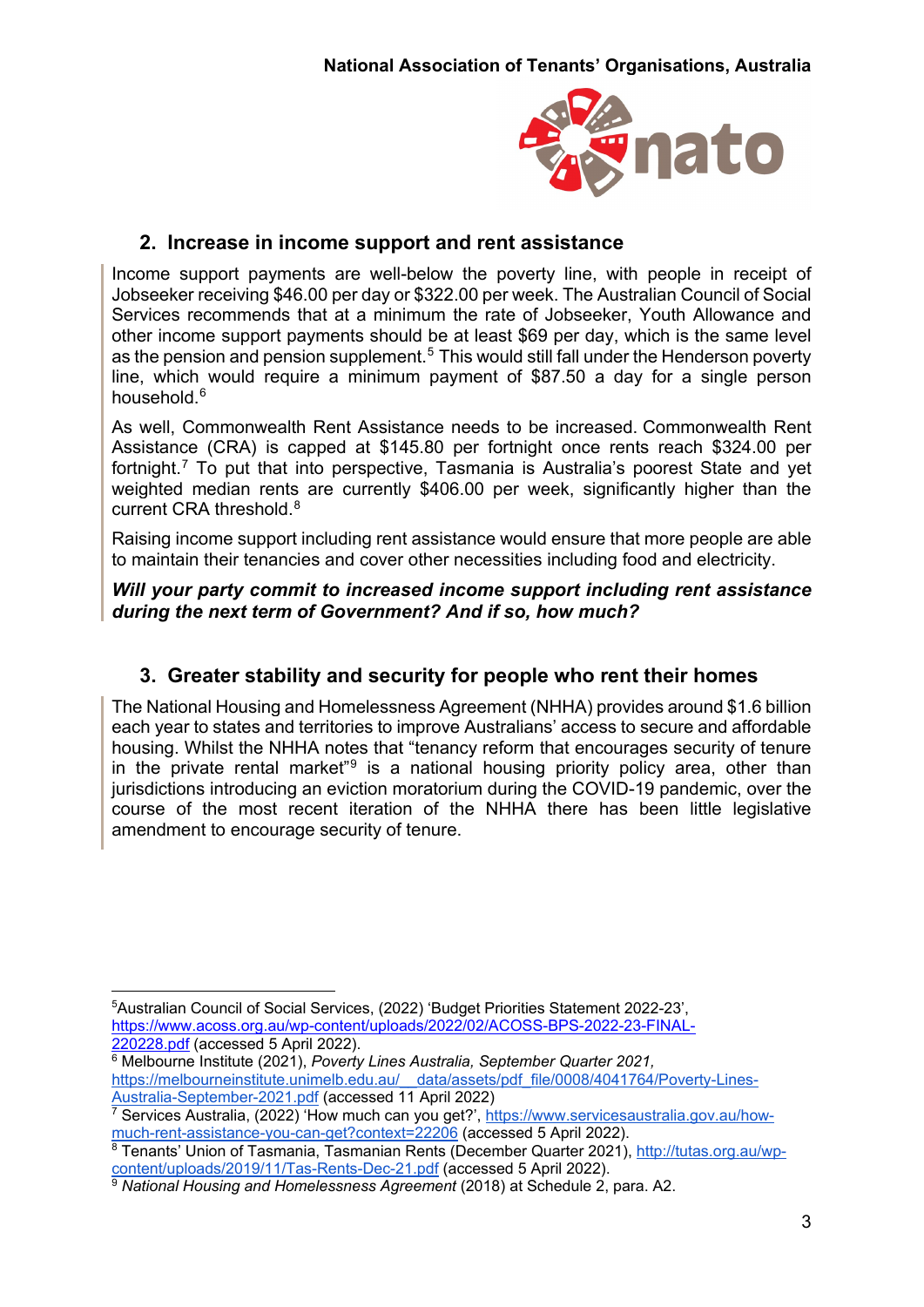

Evictions significantly impact tenant well-being.<sup>[10](#page-3-0)</sup> Moving house costs a tenant \$4,000 on average each time they move.<sup>[11](#page-3-1)</sup> Tenants, controlling for other factors, are more likely to report poor mental<sup>[12](#page-3-2)</sup> and physical<sup>[13](#page-3-3)</sup> health than non-tenants. Children subject to regular forced moves will have disrupted schooling, and are more likely to exhibit anti-social behaviour in later life.<sup>[14](#page-3-4)</sup>

Currently, residential tenants in most Australian jurisdictions can be evicted without being provided with a good reason. This is unusual relative to other comparable countries, including Germany, France, and Ireland.<sup>[15](#page-3-5)</sup> Australia has among the weakest tenancy protections in the global north. In our view, if there is no change to the use of the property, tenants should be able to maintain their tenure unless there has been a proven breach of their residential tenancy agreement. In Australia, Victoria has recently moved towards this position.[16](#page-3-6)

Without better protections against no fault evictions such as 'no grounds' and end of lease eviction, tenants cannot enforce their other ostensible rights without fear of reprisal.<sup>[17](#page-3-7)</sup> 44 percent of tenants are concerned that a request for repairs could result in eviction.[18](#page-3-8) Weak security of tenure undermines the ability of renters to assert any of the other rights or protections provided through our tenancy laws.

*Do you support stronger security of tenure provisions in residential tenancy law? If elected to Government, what action could your party take to encourage states and territories to improve security of tenure for renters?* 

### **4. Energy efficient, healthy homes for renters**

Every year cold weather in Australia kills at least 2,600 Australians.[19](#page-3-9) Many of these deaths are avoidable, and relate to the poor standard of housing and people's inability to keep it comfortably warm. Low income renters struggle to keep their homes warm in winter with their homes likely to be lower quality, in need of repair and poorly insulated. The

<span id="page-3-6"></span><sup>16</sup> Section 91ZZD of the *Residential Tenancies Act 1997* (Vic).

<span id="page-3-0"></span> <sup>10</sup> Rachel Ong ViforJ, Ranjodh Singh, Emma Baker, Rebecca Bentley, Jack Hewton, (2022) *Precarious housing and wellbeing: a multi-dimensional investigation* (AHURI Final Report No. 373: February 2022), p37.

<span id="page-3-1"></span><sup>11</sup> Tenants' Union of NSW, (2022) *Eviction, Hardship and the Housing Crisis* (February 2022), <https://files.tenants.org.au/policy/2022-Eviction-Hardship-and-the-Housing-Crisis-TUNSW.pdf> (accessed 11 April 2022)

<span id="page-3-2"></span><sup>&</sup>lt;sup>12</sup> John Cairney and Michael Boyle, (2004) 'Home ownership, mortgages and psychological distress', *Housing Studies* 19(2) 161-174.

<span id="page-3-3"></span> $13$  Australian Housing and Urban Research Institute, (2002) 'Do housing conditions make a difference to our health?' (AHURI Research and Policy Bulletin: 2002, No. 6).

<span id="page-3-4"></span><sup>&</sup>lt;sup>14</sup> Roger Webb, Carsten Pedersen, Pearl Mok, (2016) 'Adverse outcomes to early middle age linked with childhood residential mobility', *American Journal of Preventive Medicine* (2016) 51(3) 291-300.

<span id="page-3-5"></span><sup>15</sup> Rosie Walker and Samir Jeraj, (2016) *The Rent Trap* Pluto Press, p.8.

<span id="page-3-7"></span><sup>17</sup> Australia. Commission of Inquiry into Poverty & Sackville, Ronald. (1976). *Law and poverty in Australia*, at 80. As found at<http://nla.gov.au/nla.obj-1928657120> (accessed 25 March 2022).

<span id="page-3-8"></span><sup>18</sup> CHOICE, National Shelter and the National Association of Tenant Organisations, (2018) *Disrupted: The consumer experience of renting in Australia*

<span id="page-3-9"></span><sup>19</sup> Gasparrini et al (2015), 'Mortality Risks Attributable to high and low ambient temperature', *The Lancet,* I:9991, https://www.thelancet.com/journals/lancet/article/PIIS0140- 6736(14)62114-0/fulltext (accessed 18 March 2022).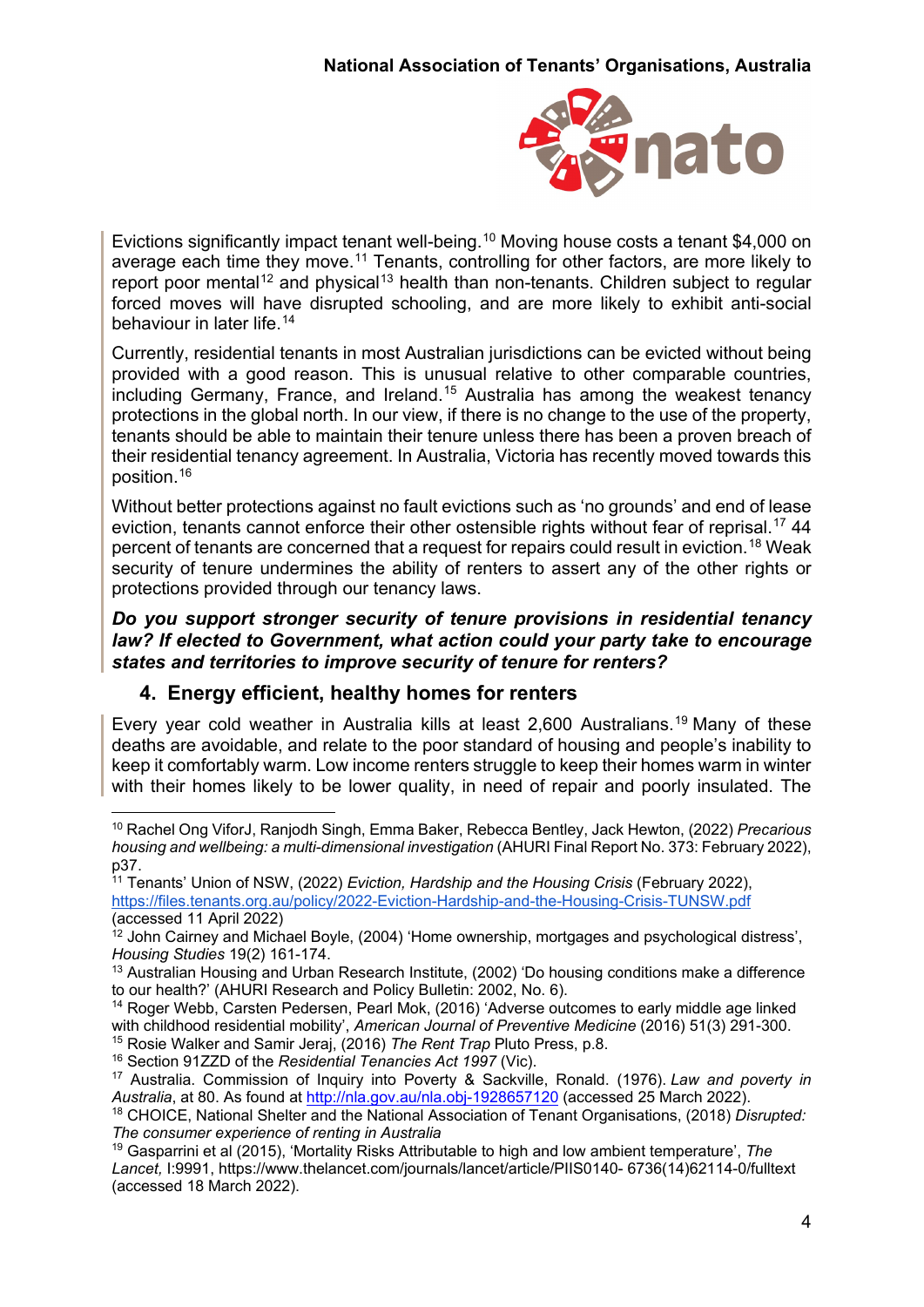

recently completed Australian Housing Conditions Dataset (2019) indicates 1 in 5 Australian renters on very low incomes, and 1 in 7 on low incomes are not able to keep their homes warm in winter.<sup>[20](#page-4-0)</sup> As well, research undertaken by the Australian Council of Social Services and the Brotherhood of St Laurence indicates that low-income households spend 6.4 percent of their income on energy, compared to high income households paying an average of 1.5 percent. $21$ 

Renters have a right to live in a safe and healthy home with an affordable energy supply. Australian rental homes should therefore meet basic energy efficiency standards which minimise the amount of energy required to heat or cool a home. Minimum energy standards for rental homes will ensure Australians who rent benefit from healthier homes and lower power bills.

Commonwealth and state and territory governments through the COAG Energy Council have committed to a Trajectory for Low Energy Buildings, a national plan that sets a trajectory towards zero energy (and carbon) ready buildings.[22](#page-4-2) In November 2019 the Council as part of the trajectory plan committed to a timeline to bring all existing homes up to standard, including introducing requirements for minimum energy efficiency standards in existing rental housing by 2025.<sup>[23](#page-4-3)</sup>

Some jurisdictions are already moving in the right direction. For example, in Victoria when appliances, fittings or fixtures which supply water, electricity or gas need to be replaced, the replacement appliance must meet minimum efficiency ratings.<sup>[24](#page-4-4)</sup> Whilst, in Canberra, the ACT Government intends to implement a requirement that rental properties meet a minimum standard for ceiling insulation.<sup>[25](#page-4-5)</sup>

A commitment of funding is also needed at both the Commonwealth and state and territory levels to ensure existing social housing properties are upgraded or retro-fit to meet the new minimum energy efficiency requirements.

<span id="page-4-0"></span> $20$  Emma Baker, Andrew Beer et al, (2019) "The Australian Housing Conditions Dataset",

<span id="page-4-1"></span>doi:10.26193/RDMRD3, ADA Dataverse, V1; 1 ADA.REPORT.01422.pdf (accessed 11 April 2022) <sup>21</sup> Australian Council of Social Services, Brotherhood of St Laurence, (2018) *Energy Stressed*. As found at <https://www.acoss.org.au/wp-content/uploads/2018/10/Energy-Stressed-in-Australia.pdf> (accessed 18 March 2022).

<span id="page-4-2"></span><sup>22</sup> COAG Energy Council (2018) *Trajectory for Low Energy Buildings*. As found at <https://www.energy.gov.au/government-priorities/buildings/residential-buildings> (accessed 18 March 2022).

<span id="page-4-3"></span><sup>&</sup>lt;sup>23</sup> COAG Energy Council (2019) Addendum to the Trajectory for Low Energy Buildings, <https://www.energy.gov.au/publications/trajectory-for-low-energy-buildings-addendum>(accessed 18 March 2022).

<span id="page-4-4"></span><sup>&</sup>lt;sup>24</sup> Consumer Affairs Victoria,(2021) 'Efficiency standards for replacement appliances and fixtures', [https://www.consumer.vic.gov.au/housing/renting/repairs-alterations-safety-and-pets/gas-electrical](https://www.consumer.vic.gov.au/housing/renting/repairs-alterations-safety-and-pets/gas-electrical-and-water-safety-standards/efficiency-standards-for-replacement-appliances-and-fixtures)[and-water-safety-standards/efficiency-standards-for-replacement-appliances-and-fixtures](https://www.consumer.vic.gov.au/housing/renting/repairs-alterations-safety-and-pets/gas-electrical-and-water-safety-standards/efficiency-standards-for-replacement-appliances-and-fixtures) (accessed 6 April 2022).

<span id="page-4-5"></span><sup>25</sup> Abbey Halter, (2021) 'ACT Government will require rentals to be insulated', *Canberra Weekly*, 8 November 2021, [https://canberraweekly.com.au/act-government-requires-rental](https://canberraweekly.com.au/act-government-requires-rental-insulation/)[insulation/](https://canberraweekly.com.au/act-government-requires-rental-insulation/) (accessed 6 April 2022).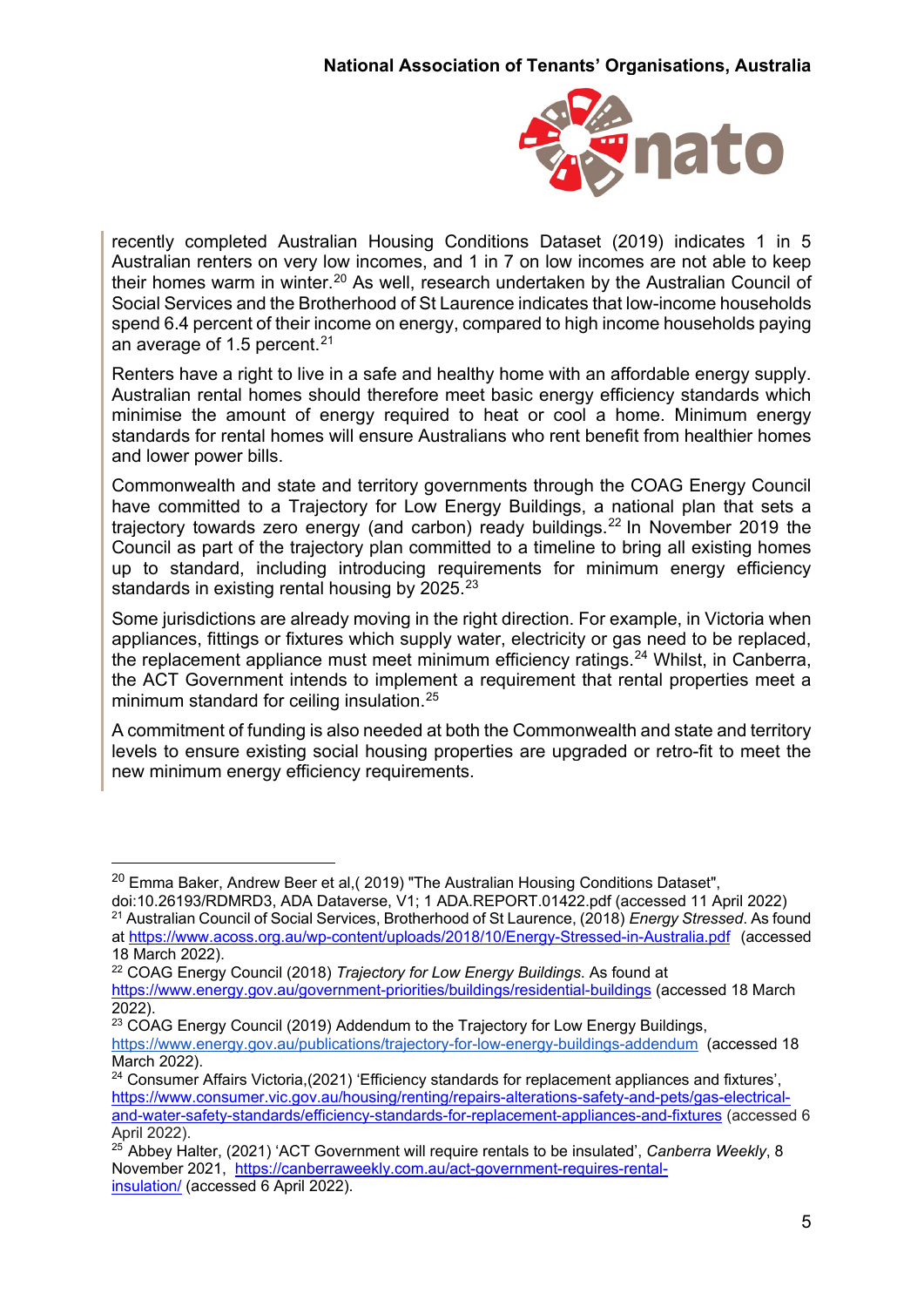

*How will your party ensure that minimum energy efficiency standards are regulated for rental properties in every state and territory?*

### **5. Reduced speculation in the housing market**

According to the Australian Bureau of Statistics, weighted residential property prices across Australia's eight capital cities increased by 84 percent over the last ten years (2011-2021) including a 119 percent in Sydney and 111 percent in Hobart.<sup>[26](#page-5-0)</sup> First home buyers are being priced out of the market by property investors meaning that they must rent for longer and leading to reduced rental stock. According to the Australia Institute, capital gains tax and negative gearing are "distorting the Australian residential property market, encouraging speculative behaviour and being used by predominantly high-income households as a tax shelter".<sup>27</sup>

*What will your party commit to doing in the next term of Government to put downward pressure on property prices and ease property speculation?*

# **6. Protecting renters personal information**

With increasing competition for affordable homes and increased use of technology in the property industry, renters are increasingly concerned about the amount of personal information held about them. In particular, third party platforms collect information for use across multiple applications but also have terms and conditions disclosing that they may on-sell information or use it in a range of other ways. As people become increasingly desperate to find a home for themselves and their family, the consent given for these uses may not be genuine informed consent.

#### *What action will your party take to ensure national privacy laws are up to date and appropriate for the modern renting sector?*

### **7. Ensure renters voices are heard and can receive high quality advice and assistance**

Over the last fifteen years demand for tenancy advice and advocacy services has increased and the indications are that demand will continue to increase for the foreseeable future. Resourcing of services has not kept pace with the growth in the

<span id="page-5-0"></span> <sup>26</sup> Australian Bureau of Statistics, (2021) *Residential Property Price Indexes: Eight Capital Cities*  (December 2021), [https://www.abs.gov.au/statistics/economy/price-indexes-and-inflation/residential](https://www.abs.gov.au/statistics/economy/price-indexes-and-inflation/residential-property-price-indexes-eight-capital-cities/latest-release)[property-price-indexes-eight-capital-cities/latest-release](https://www.abs.gov.au/statistics/economy/price-indexes-and-inflation/residential-property-price-indexes-eight-capital-cities/latest-release) (accessed 5 April 2022).

<span id="page-5-1"></span> $27$  The Australia Institute (2015) 'Top Gears: How negative gearing and the capital gains tax discount benefit the top 10 percent and drive up house prices', [https://australiainstitute.org.au/wp](https://australiainstitute.org.au/wp-content/uploads/2020/12/Top-Gears-How-Negative-Gearing-and-CGT-benefits-top-10-per-cent.pdf)[content/uploads/2020/12/Top-Gears-How-Negative-Gearing-and-CGT-benefits-top-10-per-cent.pdf](https://australiainstitute.org.au/wp-content/uploads/2020/12/Top-Gears-How-Negative-Gearing-and-CGT-benefits-top-10-per-cent.pdf) (accessed 5 April 2022).